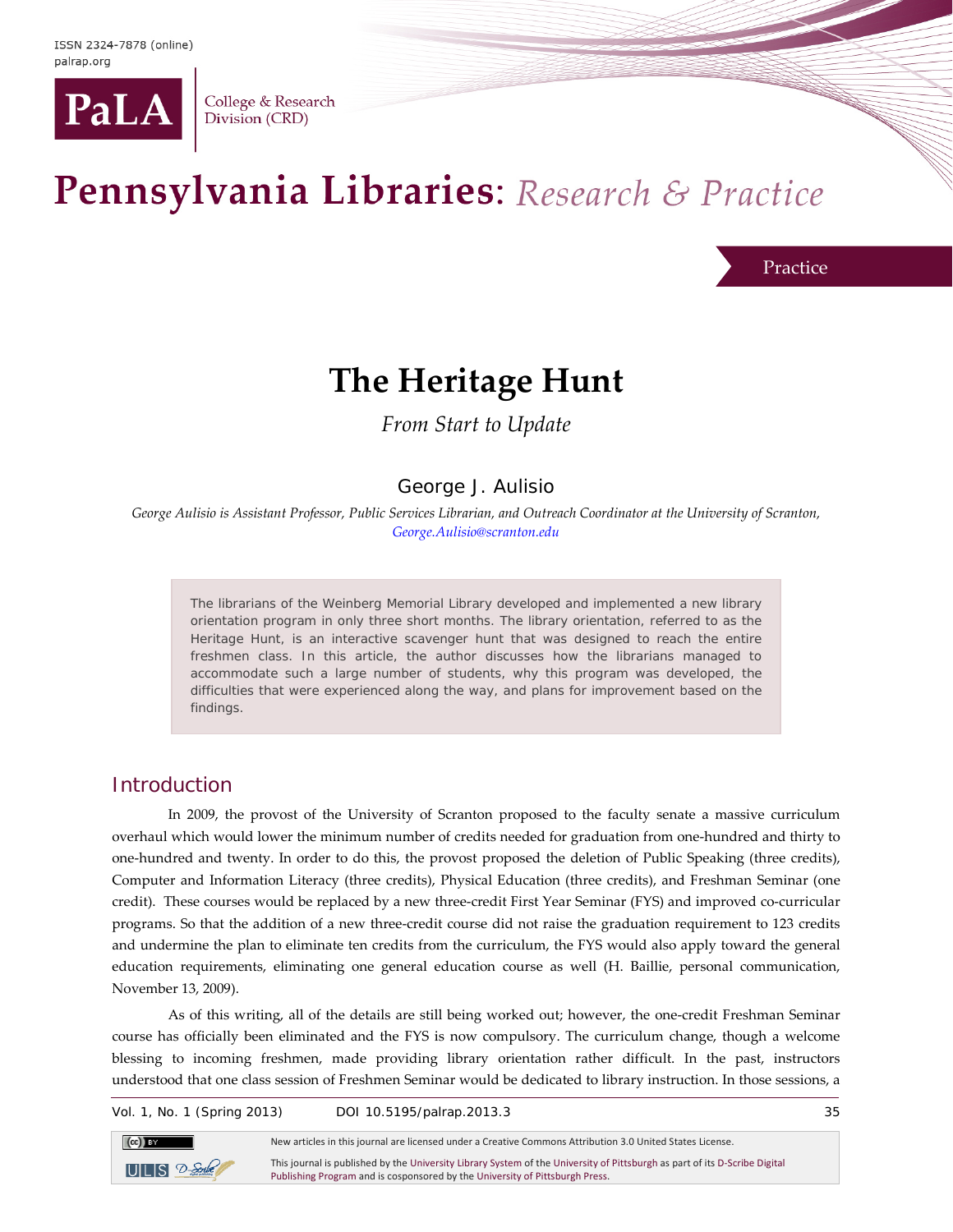librarian would instruct the freshmen on the library's layout, its policies, and its technology. Essentially, these sessions served as a crash course in how to use the library.

Shortly after this announcement, the librarians thought that the obvious place to reinsert library orientation would be in the newly implemented FYSs. However, there were concerns from faculty that the FYSs were requiring too much. Faculty teaching these courses were expected to help transition students from high school to college, which included teaching material on time management, campus life, and responsible decision making. In addition, faculty were also asked to provide service learning opportunities for their students and cover the necessary academic content that would allow a FYS to count for credit toward general education requirements. An example of this would be a FYS that doubled as an Introduction to Philosophy course. A professor teaching this course would have to provide adequate depth and breadth of philosophical content while also implementing traditional freshmen seminar topics and service learning opportunities in a three-credit-hours per week course.

On the other end of the spectrum, the librarians had grown somewhat weary of teaching on average 51 Freshman Seminars each fall semester. Teaching these sessions was repetitive, and after a few sections it was not uncommon to feel like a disgruntled tour guide. Exacerbating negative feelings toward teaching these courses was lack of student engagement. All of the instructor librarians agreed that the large majority of students were disengaged, and because of this they were not absorbing the material. After this realization, a group of librarians convened to completely revise library introduction and orientation for freshmen so that all parties (i.e. students, faculty, and librarians) would be satisfied.

#### Planning

Approximately three months before the fall semester began, a planning committee made up of two public services librarians and two technical services librarians convened to discuss the future of library orientation. At the committee's first meeting, a list of desired outcomes was posited to help guide initial planning:

- 1. The library orientation event would have to reach at least 70% of the incoming class to be considered successful.
- 2. Freshmen would need to be oriented within the first two weeks of school.
- 3. Preparation and teaching should not be overburdening for the librarians. Library orientation should not greatly interrupt the first two weeks of the semester, require class planning for every session, nor be repetitive for the librarians to teach.

The rationale for the guiding outcomes was fairly simple. In the past, the library had met with a high percentage of the freshmen class. Librarians instructing a session would usually count the students in a session, and at the end of the semester this data would be tallied. Occasionally a head count was not taken and the number of students in a class was pulled from the online class registry. The latter process still resulted in a fairly accurate portrayal of how many freshmen were reached, but because of absences, it is likely that more students were counted as participating than had actually participated. In 2009, 855 students participated in the Freshmen Seminar (82.7% of the freshmen class). In 2010, 928 students participated (97% of the freshman class). In 2011, the last year of Freshmen Seminars, 996 students were oriented (94% of the freshman class) (see Table 1).

In the past, the scheduling of a library session was at the discretion of the Freshmen Seminar's instructor. This meant that an instructor could opt to push the library session further back in the semester, perhaps to make up for a class s/he would not be able to attend. Though this might have meshed well with the course syllabus and the instructor's schedule, it was a disservice to the freshmen in the class. Freshmen almost assuredly had to complete some form of assignment that would involve the library in their other courses, such as printing a document or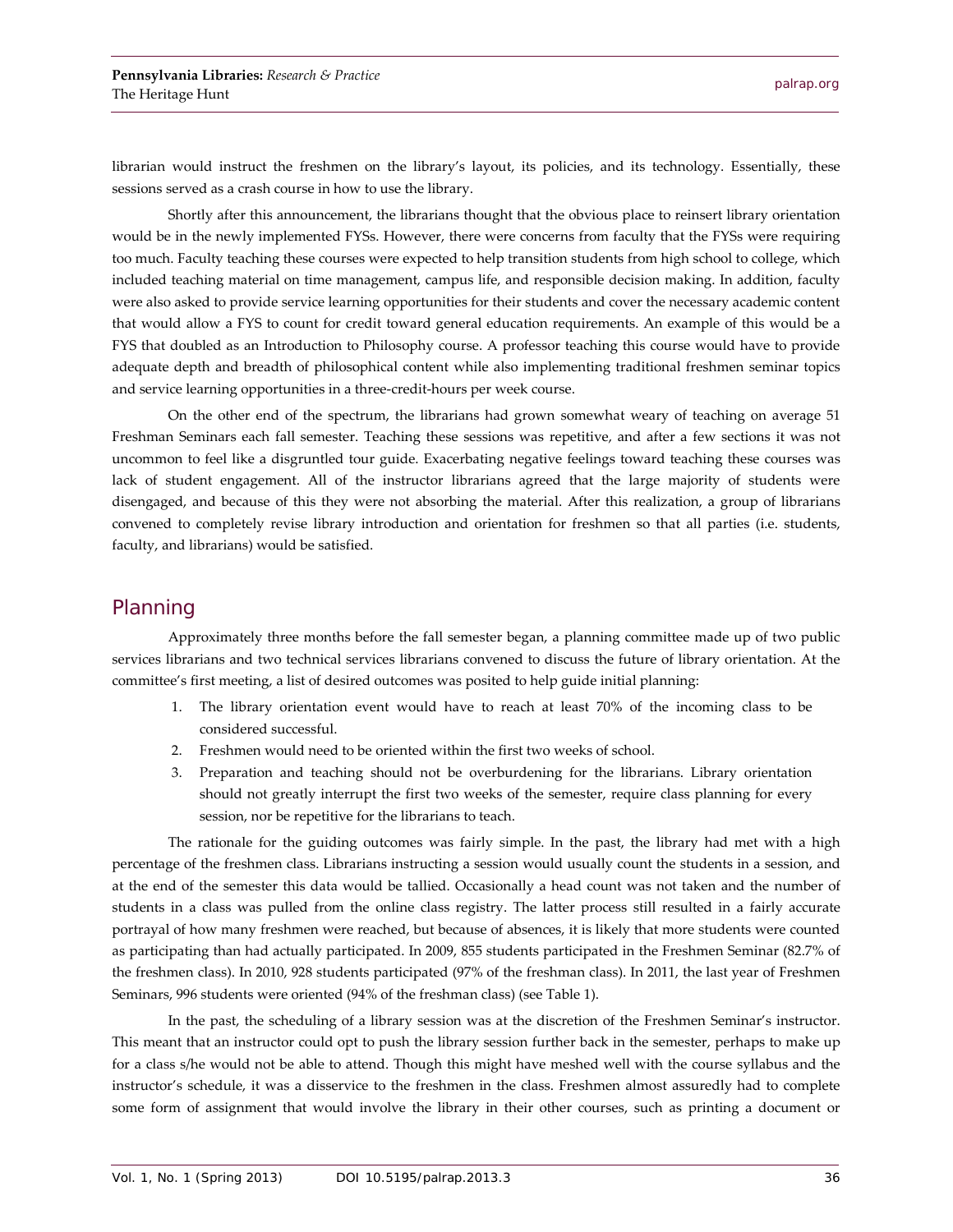reading an electronic reserve. The farther into the semester the library session was scheduled, the farther behind freshmen would be in knowing what resources the library has to offer and how to go about utilizing those resources.

#### Table 1

*Freshmen Seminar statistics 2009 – 2011*

|      | <b>Freshmen Seminar</b><br><b>Sessions</b> | Freshmen<br><b>Participants</b> | <b>Total Freshmen</b><br>Enrollment | % of Freshmen<br>class oriented |
|------|--------------------------------------------|---------------------------------|-------------------------------------|---------------------------------|
| 2009 | 52                                         | 855                             | 1.034                               | 82.7%                           |
| 2010 | 51                                         | 928                             | 956                                 | 97%                             |
| 2011 | 51                                         | 996                             | 1.054                               | 94%                             |

The third guiding principle was meant to keep the new introductory sessions from slipping into the same shortcomings that the Freshmen Seminar suffered. Though motivations for keeping the sessions interesting were in part for the librarians' benefit, the group agreed that enthusiastic librarians might make for a more enjoyable and therefore more informative session for students. This theory is in part supported by the Student Evaluation in Educational Quality (SEEQ) posited by Marsh and Hocevar (1991) and further supported by Smimou and Dahl (2012), who found that the second highest rated factor of effective teaching is instructor enthusiasm for the material.

### Initial Development, Student Registration, and Records

The committee agreed that the most efficient way to accomplish the above guiding principles and eliminate a great deal of burden on both librarians and teaching faculty would be to base the orientation on the idea of a scavenger hunt. Though the librarians knew there was no way to make the library orientation mandatory in such a

short period of time, they also knew from past experience that a strongly worded email would make it seem that the scavenger hunt was mandatory (see Appendix A). This would ensure that a large number of freshmen would feel compelled to attend a session.

It was proposed that the scavenger hunt be called the Heritage Hunt. This name holds significance for the Weinberg Memorial Library because the Heritage Room is the library's reading room on the top floor of the building. After the name was agreed upon, a part time graphic designer who works for the library created an eye-catching logo which invoked the idea of treasure hunting (see Figure 1).



Figure 1 *Heritage Hunt logo*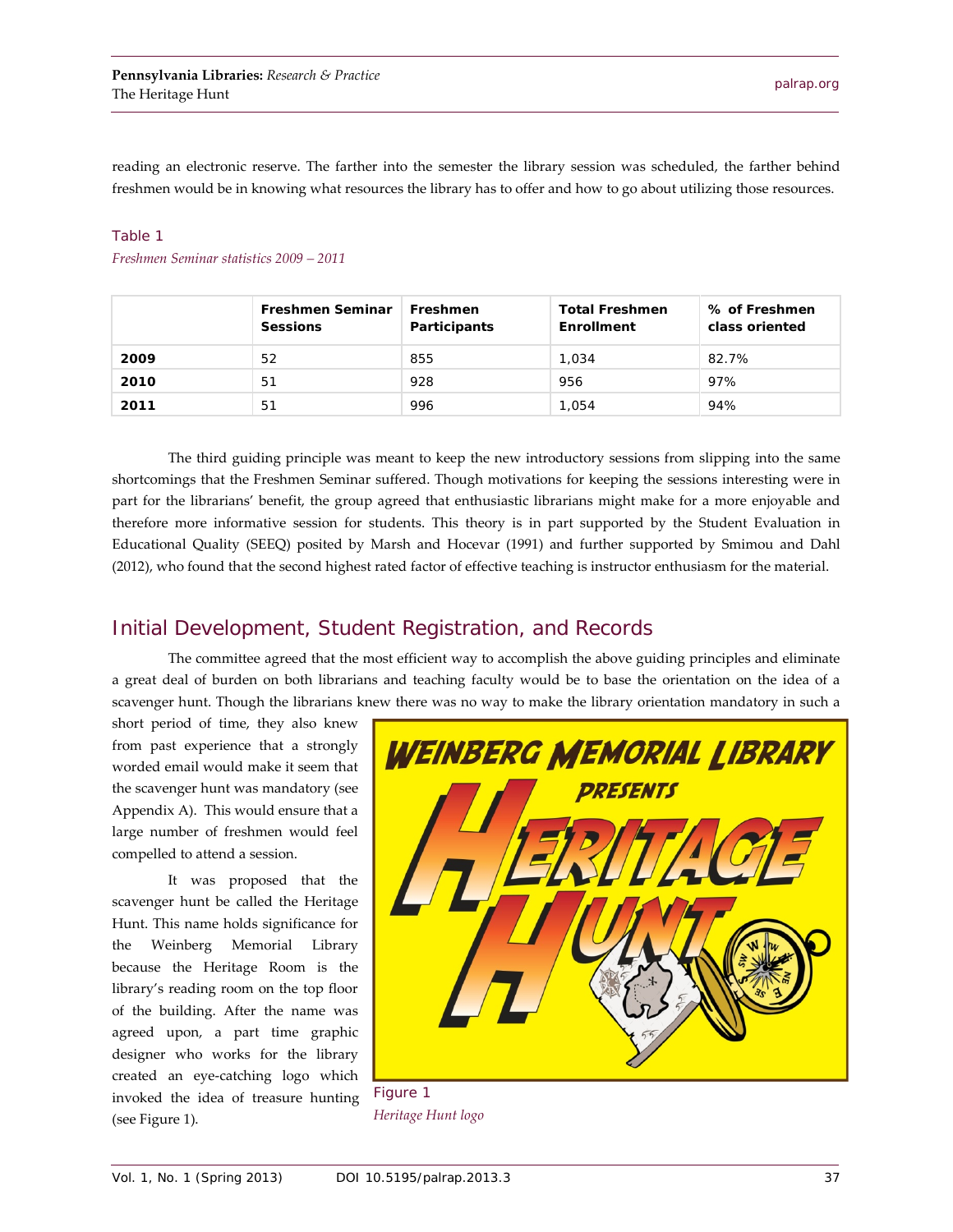As articles were surfacing about the use of QR codes in libraries (Ashford, 2010; Burns, 2011; Wells, 2012), the librarians believed the best way to make the event more interesting to students was to make the orientation an *augmented reality* scavenger hunt. Simple augmented reality is the using of an appropriate application on a smartphone or tablet to "overlay digital information onto the physical world" (Johnson, Levine, Smith, & Stone, 2010, p. 6; Johnson, Smith, Willis, Levine, & Haywood, 2011, p. 16). Burns (2011) successfully used QR codes to conduct individual library sessions on how to find career resources, and Wells (2012) used QR codes to introduce approximately sixty students to her library's music collection. At Niagara University, Kasbohm, Schoen, and Dubaj (2006) reported that the librarians created a Library Mystery Tour in which students enrolled in First Year Experience searched the library for clues to find a fictional missing person. As students searched for clues, they also learned about library locations and services. Similarly, Smith and Baker (2011) shared information about their library's selfpaced orientation which sent students around the library looking for clues. Each clue helped students to eliminate "suspects," "weapons," and "places" while simultaneously leading students to different locations in the library and uncovering information on library resources (p. 632). The use of games seems to be both a fun and worthwhile project for librarians who are considering new ways of doing library instruction and orientation. Smith and Baker (2011) shared a comprehensive look at how libraries use games to add a layer of excitement to library instruction. The reasoning behind making library orientation like a game is related to the reason why the University of Scranton librarians decided to create the Heritage Hunt—to make sessions more enjoyable for both students and librarians. However, the Heritage Hunt was more focused on the idea of augmented reality and skill learning and less focused on making the scavenger hunt game-like. For example, there were no prizes, groups were not racing to finish first, and there were no clues involved in the Heritage Hunt. The Heritage Hunt was more closely related to an open book online exam that required students to work in groups and move throughout the building to find the correct answers. Perhaps to some degree this can be considered game-like, but only in the most basic way.

One of the librarians on the Heritage Hunt committee noted that Near Field Communication (NFC) would also be a useful tool to incorporate into an augmented reality scavenger hunt because it directly links physical objects to digital information just by touching the mobile phone to the object. However, she also noted that because NFC is not widely available on most mobile phones in North America (McHugh & Yarmey, 2012), the use of NFC would be exclusionary to the large majority of students participating in the scavenger hunt. Ashford (2010) noted that QR codes are "low-cost, easy to implement, and easy to use," and because of this, they are very beneficial when implemented wisely (p. 527). With this in mind, the librarians originally began planning the Heritage Hunt using QR codes and displaying helpful information and clues on the library's HDTVs. However, the committee felt uncomfortable compelling such a large number of freshmen to download the software needed to read QR codes on their smartphones or tablets. Because of this, the possibility of using QR codes was quickly ruled out. Also, it soon became apparent that using the library's HDTVs to display necessary information to complete the Heritage Hunt would end up being more of a gimmick than a useful tool for the students, so this idea was simply eliminated. Lastly, the librarians did not feel it would be a worthwhile use of the library's budget to purchase devices with the sole purpose of making the scavenger hunt digitally augmented. Burke (2011) showed that North Carolina State University's use of iPod Touch devices for their library scavenger hunt was a valuable addition, but librarians at the University of Scranton did not feel this would be worthwhile. Even though QR codes and purchasing devices were ruled out, the committee was hopeful that integrating technology into the scavenger hunt was still a possibility. With this in mind, the committee decided to plan questions around the use of the library's new mobile website [\(m.scranton.edu/library\)](http://m.scranton.edu/library).

Yarmey (2010) showed that only 69% of a large representative sample of undergraduates at the University of Scranton own an Internet-capable phone (i.e., a smartphone). Because such a large portion of students would not have their own smartphone, it was decided that students would need to be grouped together so that all freshmen could participate. Because there would be multiple groups going through the scavenger hunt at the same time, it was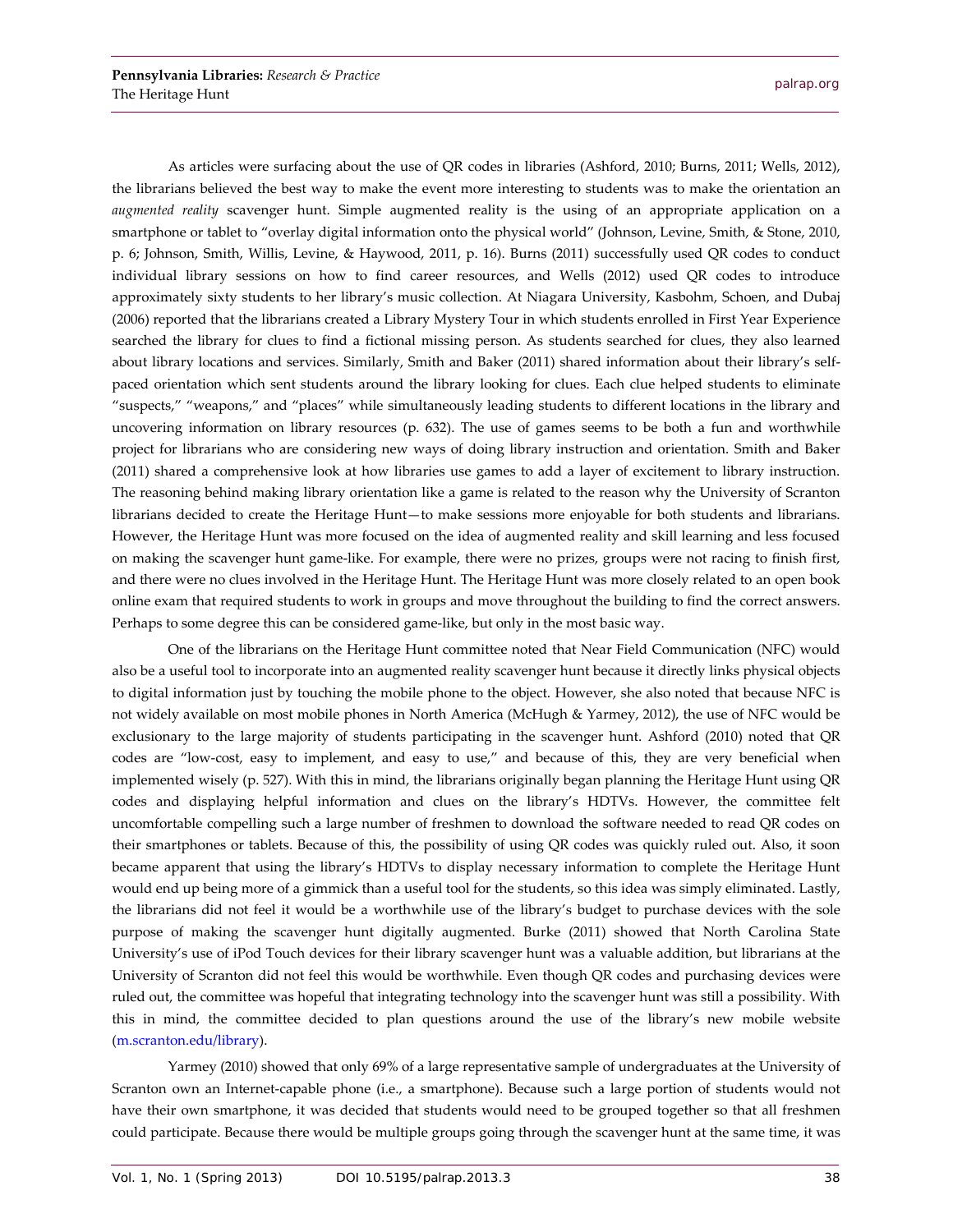decided that each group would need to start at a different location so that the entire classroom did not converge on the same location simultaneously.

The committee proposed setting up multiple sessions of 24 students broken up into six groups of four. Assuming a possibility of 950 participating freshmen, it was determined that there would need to be 40 sessions. The committee believed that this would assure there would be enough smartphones for every session. Also, because the librarians were potentially working with upwards of 900 freshmen, there would need to be a registration system put in place so that sessions were capped at 24 registered students. The committee contacted the Information Technology (IT) department to see if they could create a form that would register students for a specific time slot. A web designer and computer programmer from IT was able to accommodate this





request. The form also required students to list if they owned a smartphone (see Figure 2). As students picked a session that fit into their schedule for the first week class, the website was automatically updated to eliminate sessions that had reached their cap.

|      | <b>Attendees</b> |               |                         |       |                                                      |                      |               |
|------|------------------|---------------|-------------------------|-------|------------------------------------------------------|----------------------|---------------|
|      | <b>Edit Name</b> | Email         | <b>Smartphone Group</b> |       | Date                                                 | <b>Absent Delete</b> |               |
|      | Edit Coralyn     | @scranton.edu | Yes                     | 63395 | Wednesday,<br>August 29:<br>$9:00$ AM -<br>9:50 AM   | Mark<br>Absent       | <b>Delete</b> |
|      | Edit Keri        | @scranton.edu | Yes                     | 63395 | Wednesday.<br>August 29:<br>$9.00$ AM -<br>9:50 AM   | Mark<br>Absent       | Delete        |
|      | Edit Scott       | @scranton.edu | No                      | 55475 | Wednesday.<br>August 29:<br>$9.00$ AM -<br>9:50 AM   | Mark<br>Absent       | Delete        |
|      | Edit Brendan     | @scranton.edu | Yes                     | 55475 | Wednesday.<br>August 29:<br>9:00 AM -<br>9:50 AM     | Mark<br>Absent       | Delete        |
| Edit | Damian           | @scranton.edu | Yes                     | 55475 | Wednesday.<br>August 29:<br>$9.00$ AM -<br>9:50 AM   | Mark<br>Absent       | Delete        |
| Edit | Ruth             | @scranton.edu | Yes                     | 13630 | Wednesday.<br>August 29:<br>$7:00$ PM -<br>7:50 PM   | Absent Delete        |               |
|      | Edit Dan         | @scranton.edu | Yes                     | 13630 | Wednesday,<br>August 29:<br>$7:00$ PM $-$<br>7:50 PM | Mark<br>Absent       | Delete        |
| Edit | <b>Dillon</b>    | @scranton.edu | Yes                     | 13630 | Wednesday.<br>August 29:<br>7:00 PM -<br>7:50 PM     | Absent Delete        |               |

#### Figure 3 *Heritage Hunt administrative panel*

The committee also requested that IT program the database to automatically group the students into six groups of four and assure that every group had at least one smartphone. IT attempted to fill this request, but they were unable to do so because of time constraints. However, because the librarians would have information on which students had smartphones, the committee believed that the lack of automatic grouping would not be detrimental. The grouping would be manually done the day before in order to save time in the session. All information was compiled into a sortable database that allowed the librarians to group the students manually and mark individuals as absent (see Figure 3).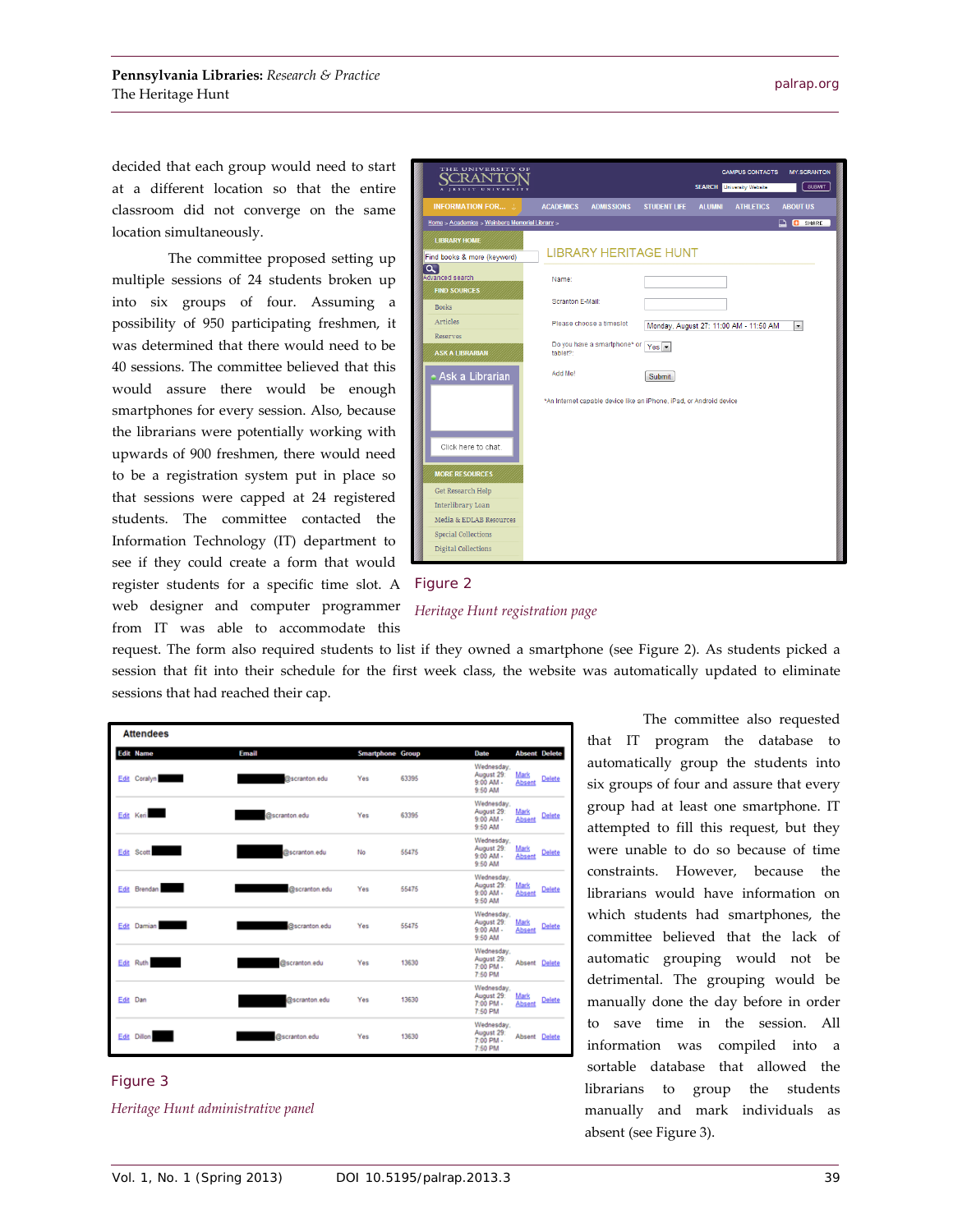Unfortunately, the manual grouping of students turned out to be the most taxing part of the orientation. The administrative panel was confusing to operate, so only two of the librarians took on the task. Due to how the database was programmed, the page would automatically refresh after a record was updated (for example, after assigning a group code to an individual). Ultimately, this meant it was necessary for the librarians to find where they left off each time a record was updated. Also, because there was a large number of individuals in the database, the page took a long time to refresh. Since the manual grouping of students was so time intensive, each day's grouping was completed the night before. This meant that further maintenance of the records would have to occur the following day due to last minute absences and rescheduling.

The librarians felt that having a database that could automatically record student names, group them together, validate quiz submissions, and link submitted group submissions back to individual students would be necessary if the Heritage Hunt were to ever become mandatory. When groups returned from the Heritage Hunt, they submitted their answers using their assigned group code and the group's designated smartphone. Each group's submission could be checked and all individuals in the



#### Figure 4



group would be recorded as having completed the Heritage Hunt (see Figure 4).

Though the librarians wished to automate the orientation events as much as possible, it was still essential that they talked with the students so the students could meet at least one of the librarians and feel comfortable talking to him or her in the future. With this in mind, 50-minute sessions were set-up so participants would have time to leave for a class that started on the following hour. Each session was broken up into a short period where the librarian leading the session would welcome the students to the library, explain why they were there, organize the students into their assigned groups, mark absences, and provide simple instruction on how to complete the scavenger hunt. The groups would then be sent out for approximately thirty minutes to complete the assigned questions and would return with ten minutes remaining so the librarian could give them their group codes, help them upload their answers so they received credit, and give any additional instruction that would be useful to the students.

#### Question Creation

The committee decided the best way to orient students to the library would be to send them to each major service area in the building. The six areas that were discussed were Reference, Circulating Services, Periodicals, the Media Resources Center, Archives and Special Collections, and the Circulating Book Collection. Initially it was thought that students could search the mobile catalog and be directed to specific resources; however, this was not possible.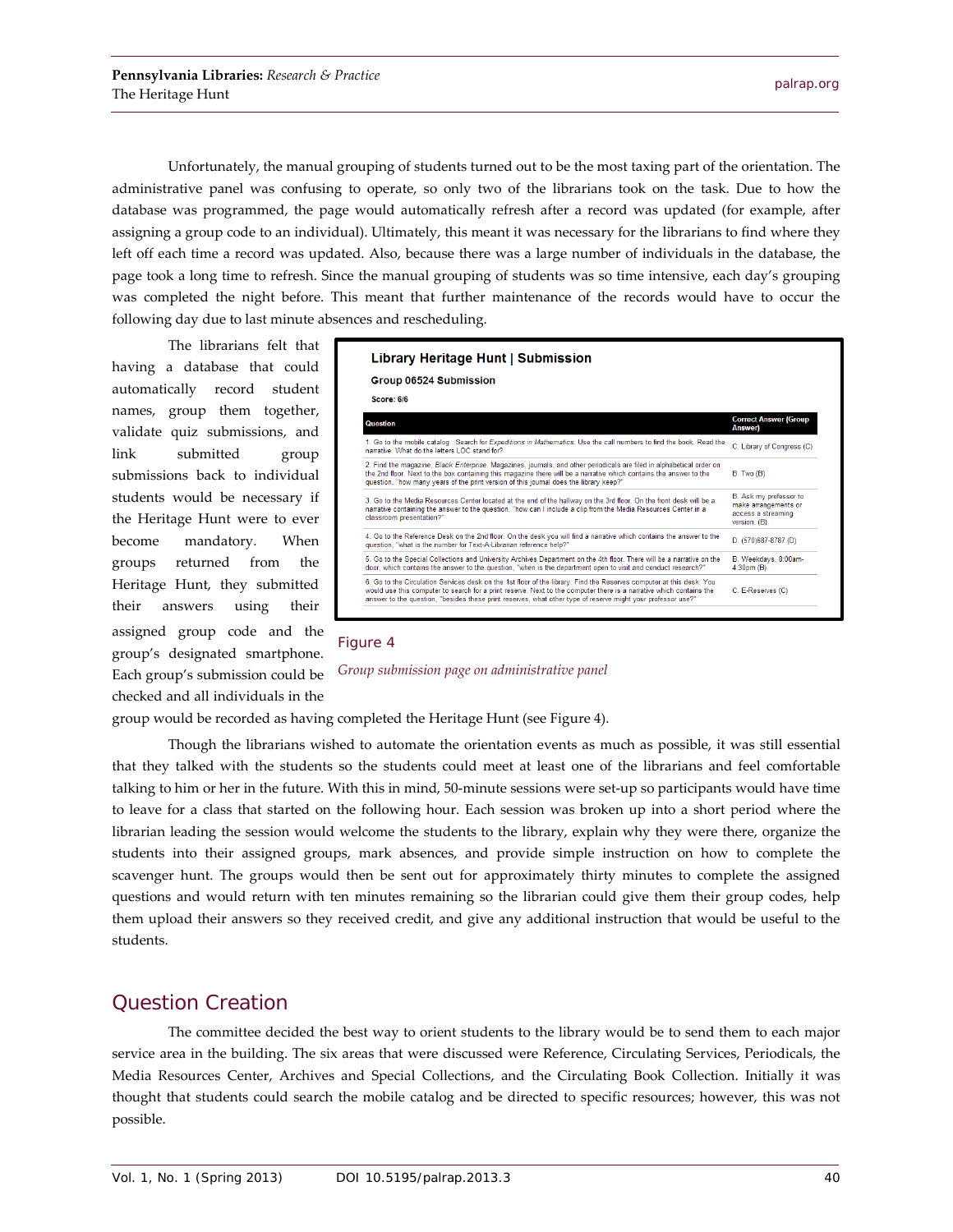One question involved searching for the periodical *Black Enterprise* in the journal search box on the website, locating the journal, and then answering a question about how many years the library retains print issues of it. The mobile version of the website did not have a periodicals search option. To answer this question, students would need to use the library's full website. After testing the full website on multiple smartphones, the committee agreed that this would not be an issue and would actually add more depth to the library orientation. Shortly after this question was created, the university changed mobile access to the library's full website; when a user clicks on the link to be taken to the full site, they are directed to the university's homepage. Navigating back to the library's webpage automatically redirects users to the mobile version of the library's website. When searching the regular mobile catalog for a journal title, the journal appears, but it is far down the list and there is no differentiating icon indicating that the resource is a periodical rather than a book. Unfortunately, it was too late to put in a request to remedy this technical problem, and the committee could not think of a way around this scenario. It was ultimately decided that the periodicals question would need to be changed. The new question simply directed students to go to the *Black Enterprise* box in the periodicals section and read the posted narrative. The narrative supplied information about

periodicals and journals in the library (see Appendix B), and it also provided the correct answer to the question.

After further examination, the change in the university's mobile site policy made the other questions too difficult for a student to complete as well. It was decided that because of limited time, the questions would simply direct students to a specific location and require them to read a narrative that would provide them with valuable information about the library and its services (see Appendices B-G). However, the question about finding a specific book could still be answered using the mobile catalog. The question regarding the circulating book collection instructed students to search the mobile catalog for *Expeditions in Mathematics* and then use the call number to find the book in the circulating collection. At the location was a narrative that provided the correct answer to the question (see Appendix G). Ultimately, because of time constraints and technical difficulties, the

## Library Heritage Hunt | Question Sheet 1. Go to the mobile catalog . Search for *Expeditions in Mathematics*. Use the call numbers to find the book. Read the narrative. What<br>do the letters LOC stand for? A.Location 2. Find the magazine, Black Enterprise. Magazines, journals, and other periodicals are filed in alphabetical order on the 2nd floor.

Next to the box containing this magazine there will be a narrative which contains the answer to the question, "how many years of the print version of this journal does the library keep?" A.One 3. Go to the Media Resources Center located at the end of the hallway on the 3rd floor. On the front desk will be a narrative<br>containing the answer to the question, "how can I include a clip from the Media Resources Center A.Pick it up at least 30 minutes before class.  $\overline{\phantom{a}}$ 

4. Go to the Reference Desk on the 2nd floor. On the desk you will find a narrative which contains the answer to the question, "what is the<br>number for Text-A4.ibrarian reference help?"  $\overline{\cdot}$ A. (570)941-6793

5. Go to the Special Collections and University Archives Department on the 4th floor. There will be a narrative on the door, which<br>contains the answer to the question, "when is the department open to visit and conduct rese  $\blacksquare$ A. During normal library hours

6. Go to the Circulation Services desk on the 1st floor of the library. Find the Reserves computer at this desk. You would use this computer to search for a print reserve. Next to the computer there is a narrative which c A. ILLiad − You have finished the quiz, please return to WML classroom in order to find out your group code and receive credit for the avenger hunt. Enter the de bel

Submit

#### Figure 5

*Heritage Hunt mobile question sheet*

question sheet that groups used to complete the Heritage Hunt also served as a list of directions for the students to follow (see Figure 5).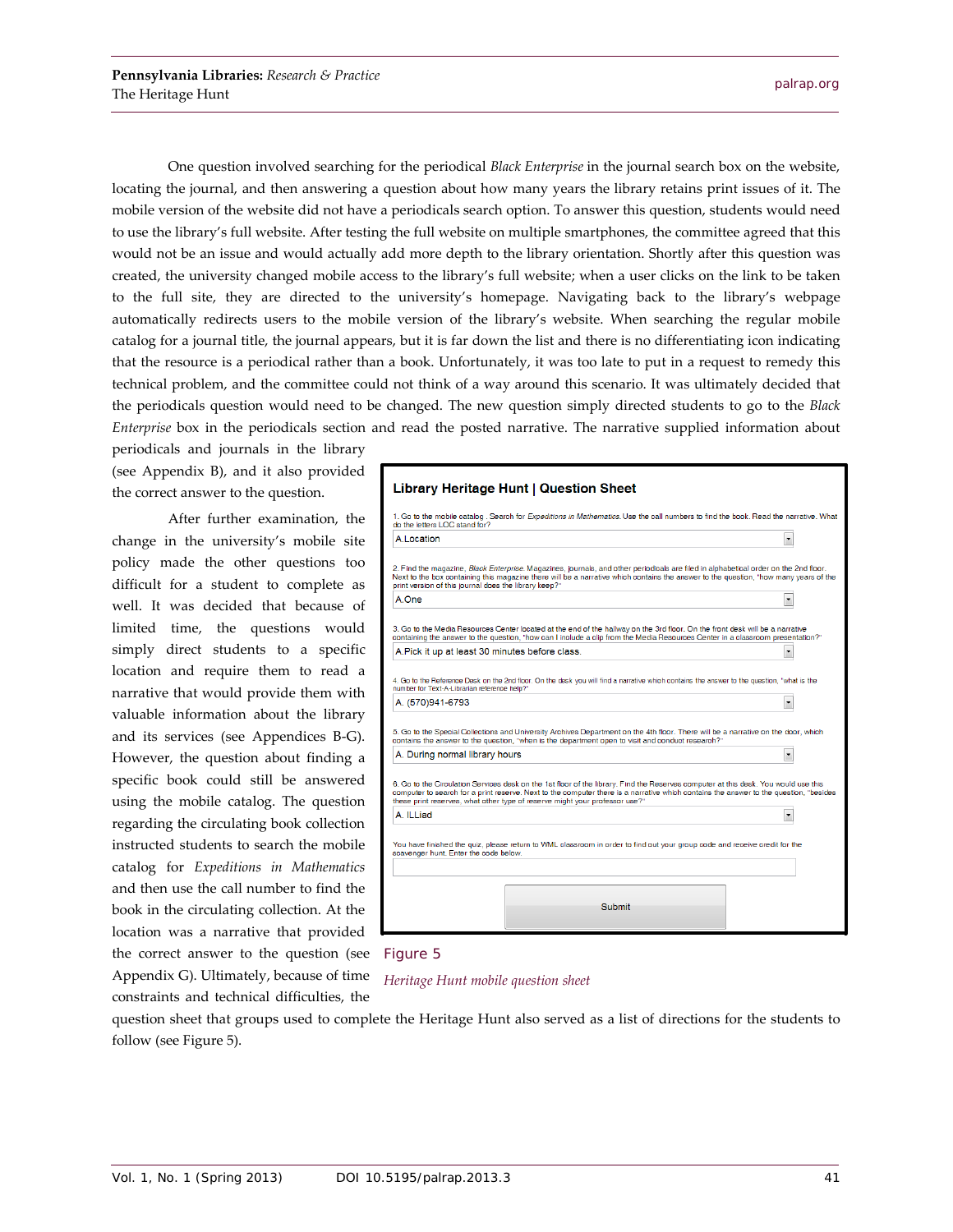#### Findings

The librarians who taught Heritage Hunt sections unanimously agreed that the overall program was successful and a welcome alternative to the classic format of teaching Freshmen Seminars throughout the semester. The reference librarians reported having fewer "how do I find a book" questions than in previous years. However, it was also agreed that the program needed to be improved for subsequent years. Proposed improvements included eliminating the poorly attended 9:00 a.m. sessions and replacing them with more afternoon sessions, updating the way information was relayed to students (i.e., no more narratives), adapting existing questions to make them more interactive, and adding new questions or tasks to increase the breadth of the orientation. Because there are so many planned improvements, the committee agreed to convene early in the spring semester so that IT would have enough time to accommodate the requested changes.

Even if the Heritage Hunt reached 100% of the freshmen class, it would still have required fewer sessions than Freshmen Seminar, each of which was capped at 18 students. This resulted in a lighter teaching load for the librarians. Out of 961 enrolled freshmen, 778 signed up for a session. There were absences, however, so only 750 freshmen completed the Heritage Hunt; thus, 78% of the freshmen class received library orientation. This surpassed the committee's minimum goal of reaching 70% of the freshmen class. However, the number of oriented freshmen was significantly lower than the past three years when orientation was provided through Freshmen Seminars (see Table 2).

#### Table 2

|               | <b>Sessions</b> | Freshmen<br>Participants | <b>Total Freshmen</b><br>Enrollment | % of Freshmen<br>class oriented |
|---------------|-----------------|--------------------------|-------------------------------------|---------------------------------|
| $2009 - F.S.$ | 52              | 855                      | 1.034                               | 82.7%                           |
| $2010 - F.S.$ | 51              | 928                      | 956                                 | 97%                             |
| $2011 - F.S.$ | 51              | 996                      | 1.054                               | 94%                             |
| $2012 - H.H.$ | 39              | 750                      | 961                                 | 78%                             |

#### *Freshmen Seminars 2009 – 2011 in comparison to Heritage Hunt 2012*

The librarians speculate that attendance will go up if the registration email is sent out earlier in the summer and there are multiple follow up emails sent out thereafter. The first email asking students to register did not go out until seven days before the semester started. The reminder email was sent on the first day of classes. In the future, the registration email will be sent out two weeks before the semester starts, a week before the semester starts, and on the first day of class. If this does not improve attendance for the next Heritage Hunt, then the committee will explore other options such as working with Student Affairs, Academic Affairs, or each of the College Deans' offices to make the event mandatory for all incoming freshmen.

Throughout the orientation week, some groups would cheat by either splitting up to answer multiple questions simultaneously, or multiple groups would work together to share answers. After the first day, it was suggested that the librarians call specific attention to the Academic Integrity Tutorial all freshmen are required to take before coming to campus. The tutorial discusses ethical scholarship and responsible research practices (see [matrix.scranton.edu/academics/wml/acad-integ/index.shtml\)](http://matrix.scranton.edu/academics/wml/acad-integ/index.shtml). The Academic Integrity Tutorial draws a distinction between collusion and collaboration. As described in one of the tutorial's videos, collusion is unauthorized collaboration, and collusion is prohibited every time individual work is assigned. Collaboration is authorized group work (Wallick, n.d.). The librarians made it a point to state that students were allowed to collaborate with their group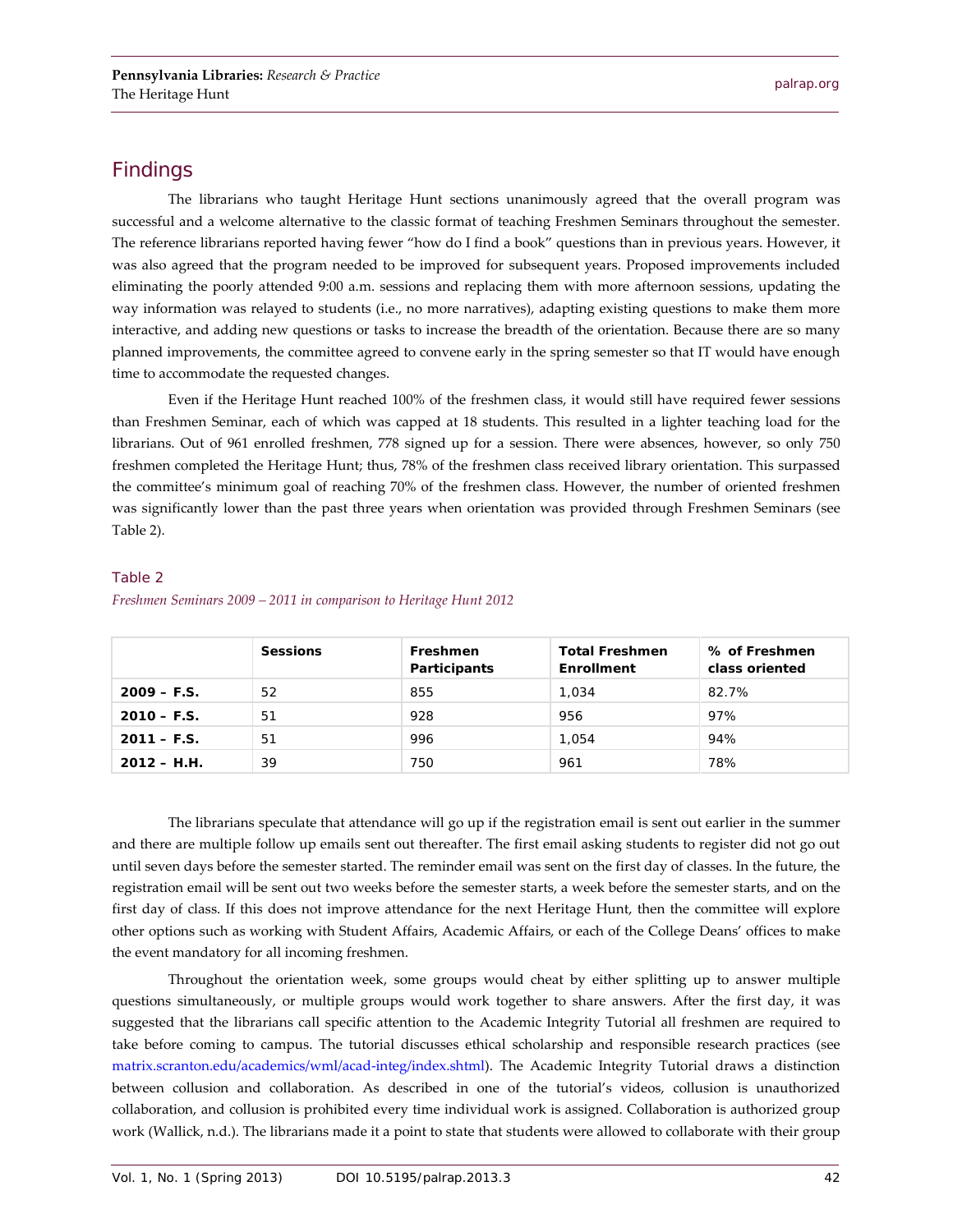members, but it would be collusion if they attempted to work with other groups. This strategy seemed to be somewhat effective as most groups spent a reasonable amount of time answering the questions.

The second largest shortcoming of the Heritage Hunt was the use of narratives to relay information to students. It became apparent early on that students were simply skimming the narratives for the answer. The librarians tried to guilt students into reading the narratives in full by appealing to the fact that reading the narrative would only extend their time on the Heritage Hunt by a few minutes, but the knowledge they would gain about the library and its resources would be invaluable. However, this seemed to be largely unsuccessful as many of the librarians witnessed students skimming the narratives on multiple occasions.

In the future, an online survey will be emailed to all freshmen who complete the Heritage Hunt to more formally gauge student interest. In addition, it would also be worthwhile to test students to see if they have actually learned useful skills. If it is possible to make the Heritage Hunt a mandatory freshmen activity, then it may be possible to design a mandatory online quiz that could be answered using the same skills students should have learned while completing the Heritage Hunt. Because there is such a large number of freshmen expected to participate, the online quiz must be simple enough for it to be automatically graded; then the librarians can formally interpret the findings to see how beneficial and informative the Heritage Hunt is to students. However, because the librarians did not conduct formal assessments of student learning in the now defunct in-class library orientations, they will not be able to compare the findings of the Heritage Hunt quizzes to the effectiveness of in-class library orientations. In addition, as Brown, Weingart, Johnson, and Dance (2004) note, formally assessing library scavenger hunts through the use of surveys is difficult and time consuming on a number of fronts. They point to difficulties with working with Institutional Review Boards (IRB), the logistics of creating control groups and distributing surveys, and the headaches associated with analyzing such a large amount of data. Currently the librarians have not planned how to formally assess the effectiveness of the Heritage Hunt, but they will likely begin looking into this in the very near future.

#### Planned Updates

The librarians who participated as instructors in the Heritage Hunt convened after the completion of the sessions to discuss improvements for the following year. It was agreed that the scavenger hunt needs to be improved in a number of ways:

- 1. Add breadth to the Heritage Hunt by adding more questions including a question requiring students to print so that they know how to use the library's print stations.
- 2. Increase the use of mobile devices and computers so that students will be searching for the information they need and not simply be directed to various locations.
- 3. Eliminate groups' splitting up by making it necessary to answer one question before getting the clue to the next question.
- 4. Ensure that groups do not work together by making multiple versions of the Heritage Hunt.
- 5. Employ something other than narratives to relay information to students.

The Heritage Hunt was capped at six questions because a test group sent out during the summer took the entire 30 minutes to finish the scavenger hunt. Because there needed to be both time in the beginning of the session to introduce the students to the material and time at the end of the session to make sure students got credit and to bring closure to the session, it was determined that any more questions would add too much time to the event. However, during the actual hunt, hardly any groups needed the entire 30 minutes to complete the questions. More than likely the groups that finished fastest were cheating in some way or another, but even groups that took longer to finish the scavenger hunt seemed to have significant time left over.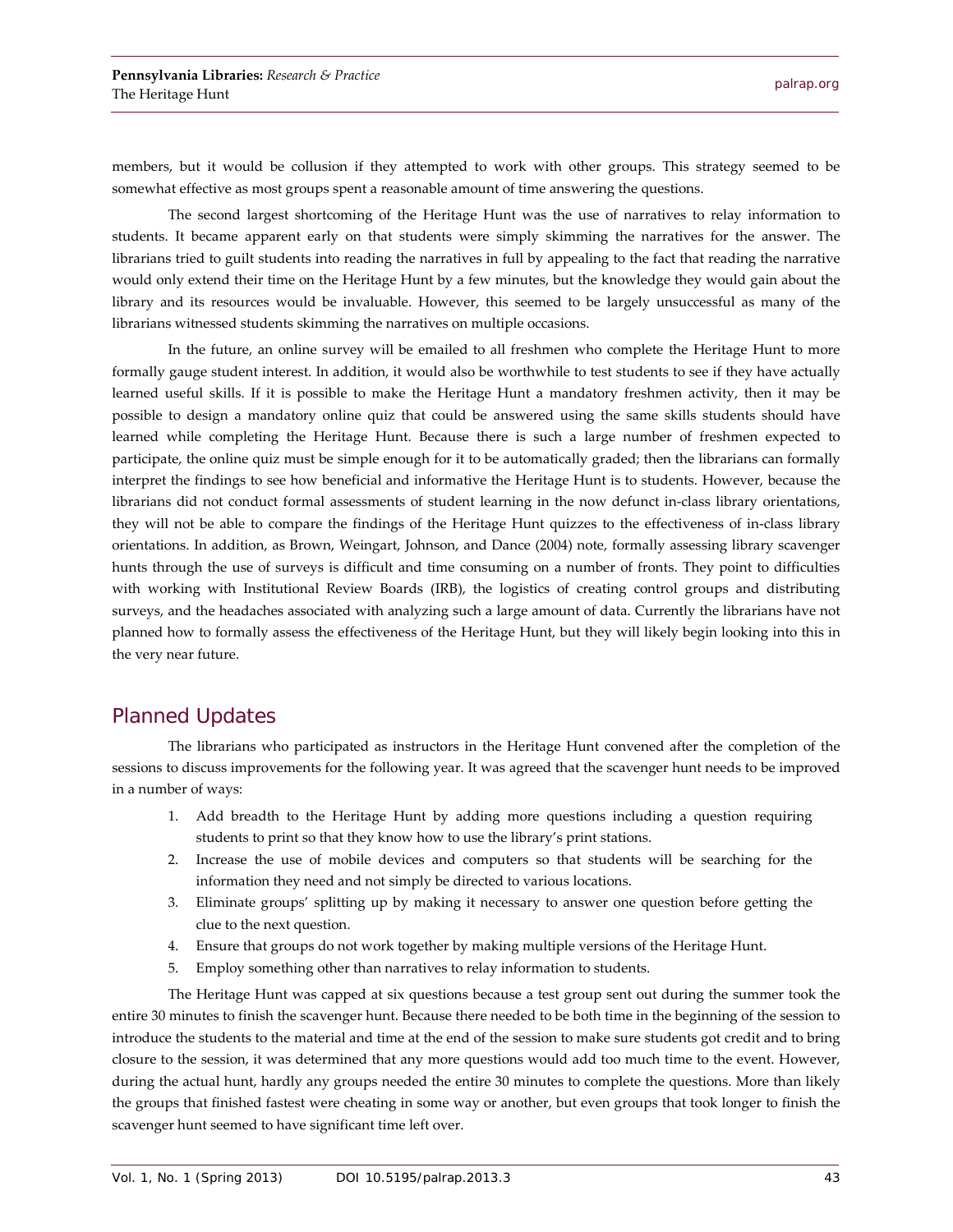Because the reference librarians are usually inundated with "how do I print?" questions during the first week of school, it was also suggested that the librarians incorporate a question requiring students to use the library's print station. The preliminary idea is to require printing a Heritage Hunt completion receipt as the final task. Depending on what the committee ultimately decides, the receipt could direct students back to the classroom, provide correct answers, serve as a hardcopy for the library's records, or act as a certificate of completion for the students.

The planning committee agreed that having the students search for resources on the phone is a valuable exercise. Ideally, they will learn a skill that can be transferred to computer researching as well. If the question about searching and finding a specific book actually did teach the students how to find a book, as is suggested by the limited number of "how do I find a book" questions that were received during the fall semester, then a question directing students to search for a journal title might help them to navigate the library's periodicals as well. To make this question a reality, the committee will need to request full site access to the library's homepage when using a smartphone and update icons in the mobile catalog.

The two final areas needing improvement both involve academic integrity. The first major concern is cheating among group members and between groups. To stop this, the committee plans to create multiple versions of the Heritage Hunt so that every group has a unique set of questions. After answering one question, students will be given the next question or task and can proceed from there. This should stop both intragroup and intergroup cheating. However, making this a reality will involve significantly more planning because it is equivalent to making six scavenger hunts rather than just one. The second area involving academic integrity is with regard to student dishonesty. Students were instructed to read the narratives but chose not to do so. Rather than try to enforce the academic integrity component, the committee plans to change the medium so that skimming the information is no longer an option. One preliminary idea is to replace the written narratives with streaming audio. As groups come to a location they would find a hyperlink that would link them to a streaming audio file which would not allow fast forwarding. The file would provide information about the library and the answer to the question they are working on.

#### Conclusion

For a first-time event, the Heritage Hunt was successful in terms of orienting students to the building, introducing students to a librarian, and making library orientation less stressful and burdensome on the instructors. However, the Heritage Hunt went from an idea to reality in just three short months. This included the creation of the sortable database and online quiz, question creation, narrative writing, and session scheduling. Though the Heritage Hunt was successful and will continue in future years, the planning was rushed, so improvements will need to occur. Because the committee will be more than doubling its planning time and because there are already many pieces in place, the next group of incoming freshmen should receive all the information the librarians want them to receive, and the Heritage Hunt will continue to be a welcome alternative to traditional library orientation lectures.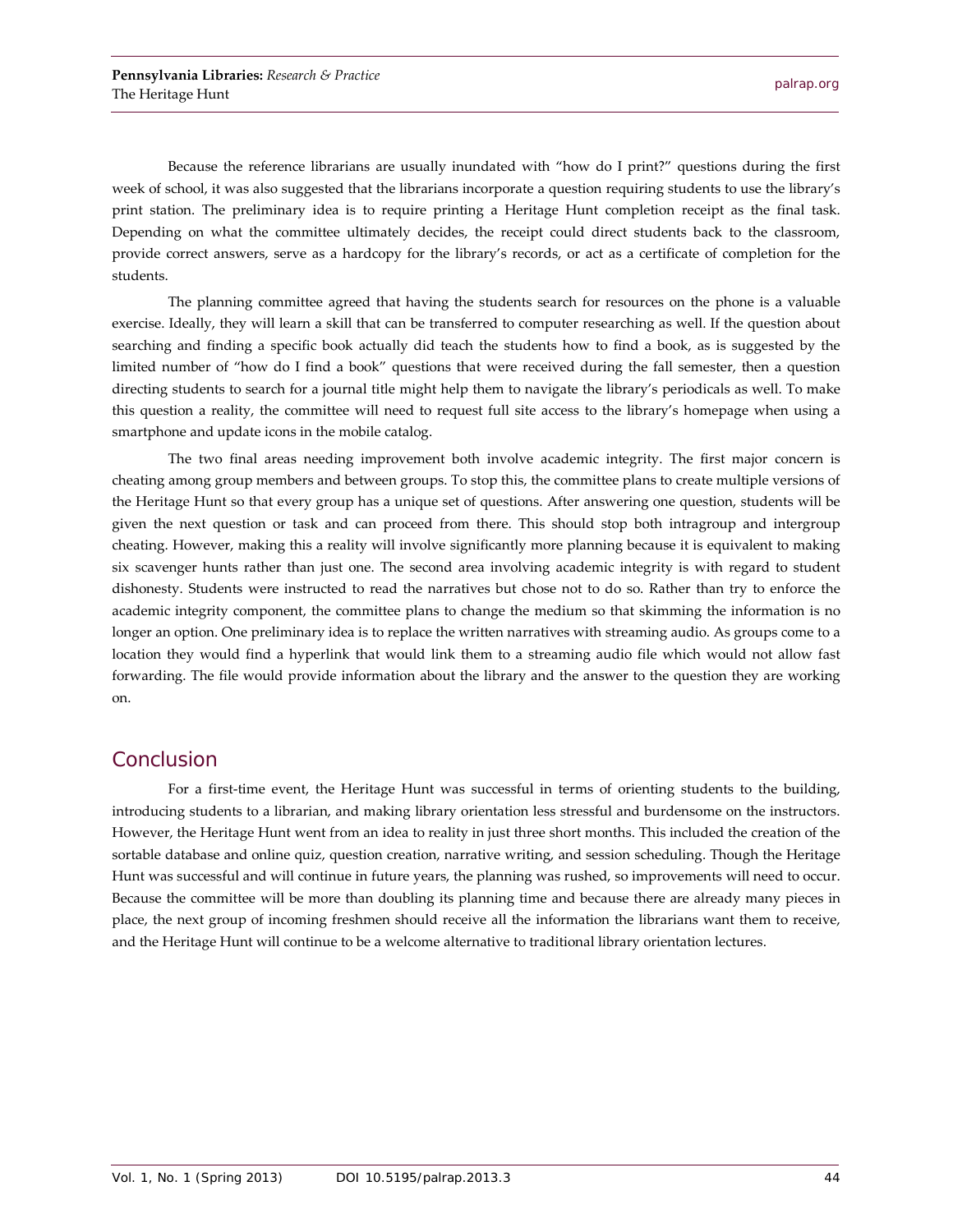#### **References**

Ashford, R. (2010). QR codes and academic libraries: Reaching mobile users. *College & Research Libraries News, 71*(10), 526-530.

- Baillie, H. (2009, November 13). RE: Draft GE Curricular Proposal and Freshman Seminar Proposal. Personal communication from Harold Baillie, Provost, to the Faculty Senate. Retrieved from the University of Scranton website [http://www.scranton.edu/academics/provost/PDFs/Freshman%20Seminar/Provost\\_proposal\\_%20Nov%2013.pdf](http://www.scranton.edu/academics/provost/PDFs/Freshman%20Seminar/Provost_proposal_%20Nov%2013.pdf)
- Brown, A.G., Weingart, S., Johnson, J.R.J., & Dance, B. (2004). Librarians don't bite: Assessing library orientation for freshmen. *Reference Services Review, 32*(4), 394-403.
- Burke, A. (2011, November 30). Demystifying the library with game-based learning [Web log post]. Retrieved from <http://acrl.ala.org/techconnect/?p=1418>
- Burns, E.M. (2011, January/February). Remaking the library information hunt using QR codes. *PaLA Bulletin, 66*(1), 11-13.
- Johnson, L., Levine, A., Smith, R. & Stone, S. (2010). Executive summary. The 2010 Horizon Report (p. 6). Austin, TX: The New Media Consortium.
- Johnson, L., Smith, R., Willis, H., Levine, A., & Haywood, K. (2011). Augmented reality. The 2011 Horizon Report (pp. 16-19). Austin, TX: The New Media Consortium.
- Kasbohm, K.E., Schoen, D., Dubaj, M. (2006). Launching the library mystery tour. *College & Undergraduate Libraries, 13*(2), 35- 46. doi[:10.1300/J106v13n02\\_03](http://dx.doi.org/10.1300/J106v13n02_03)
- Marsh, H. & Hocevar, D. (1991). The multidimensionality of students' evaluations of teaching effectiveness: The generality of factor structures across academic discipline, instructor level, and course level. *Teaching and Teacher Education, 7*(1), 9-18. doi: [10.1016/0742-051X\(91\)90054-S](http://dx.doi.org/10.1016/0742-051X(91)90054-S)
- McHugh, S. & Yarmey, K. (2012). Near Field Communication: Introduction and implications. *Journal of Web Librarianship, 6*(3), 186-207.
- Smimou, K. & Dahl, D.W. (2012). On the relationship between students' perceptions of teaching quality, methods of assessment, and satisfaction. *Journal of Education for Business, 87*(1), 22-35. doi[:10.1080/08832323.2010.550339](http://dx.doi.org/10.1080/08832323.2010.550339)
- Smith, A.L. & Baker, L. (2011). Getting a clue: Creating student detectives and dragon slayers in your library. *Reference Services Review, 39*(4), 628-642. doi[:10.1108/00907321111186659](http://dx.doi.org/10.1108/00907321111186659)
- Wallick, W. (n.d.). Collusion and collaboration [Video file]. Retrieved from Academic Integrity Tutorial, the University of Scranton website [http://academic.scranton.edu/department/atcdev/academicintegrity/module4/tut\\_collintro.html](http://academic.scranton.edu/department/atcdev/academicintegrity/module4/tut_collintro.html)
- Wells, V.A. (2012). Hunting for QR codes: Linking students to the music collection. *Music Reference Services Quarterly, 15*(3), 137- 148.
- Yarmey, K. (2010). Student information literacy in the mobile environment. *EDUCAUSE Quarterly, 34*(1). Retrieved from <http://www.educause.edu/ero/article/student-information-literacy-mobile-environment>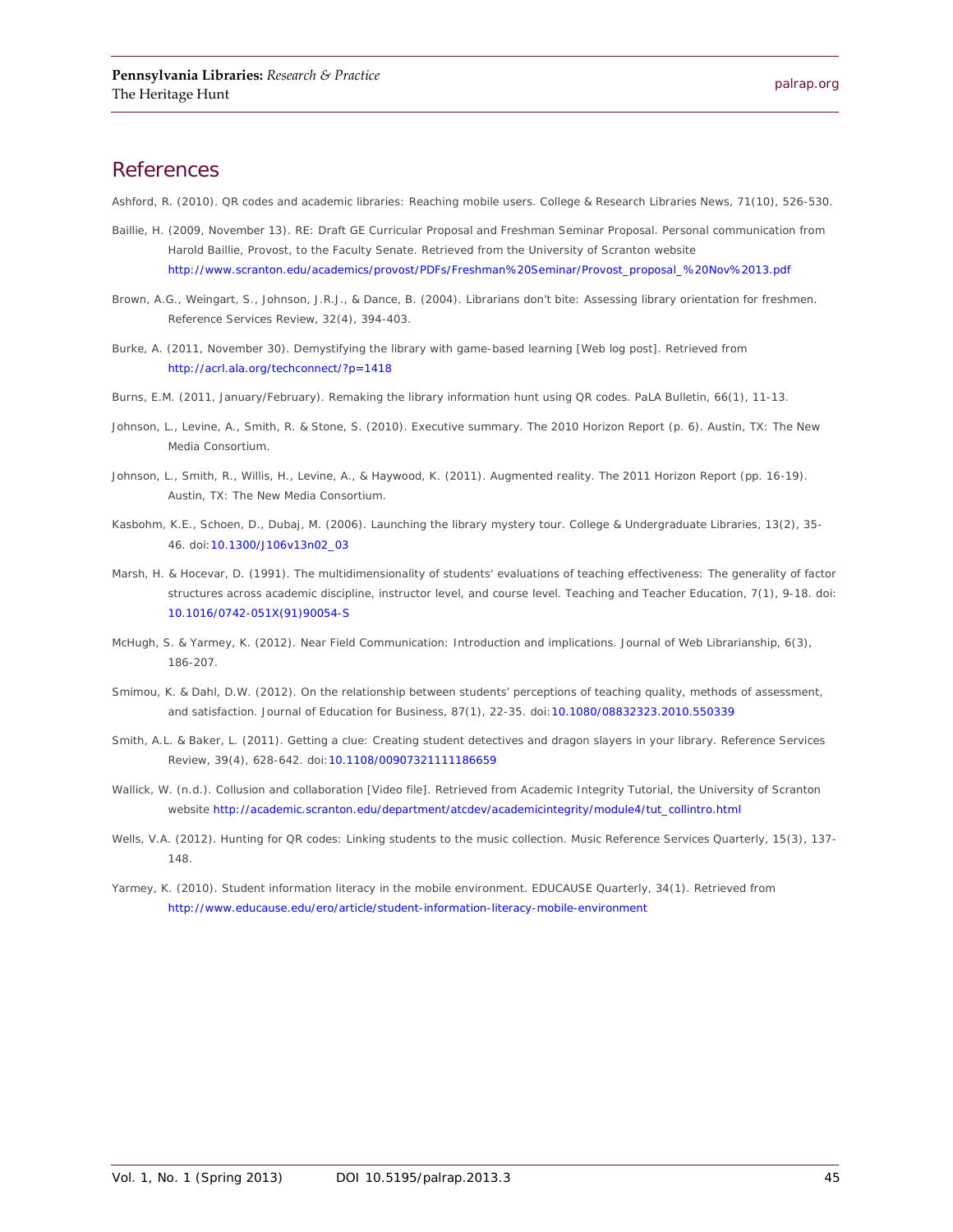## Appendix A

#### Subject line: "Library Heritage Hunt"

Welcome to The University of Scranton!

As part of New Student Orientation, you will need to participate in the Library's Heritage Hunt. The Heritage Hunt is a fast, fun, and interactive tour of the library and its resources. You must register for a time slot in order to participate and receive credit. There are multiple sessions, so please make sure to pick a day and time that fits appropriately into your class schedules.

Please come a few minutes early to the 3<sup>rd</sup> floor of the library, classroom 305, for your scheduled session. All sessions are 50 minutes long. If you own an internet capable phone, please bring it with you to the session. It will help you and your teammates to answer questions. It is alright if you do not have an internet capable device, because every team will have at least one.

Before coming to your scheduled session, watch the Library Tour Video which will help you to navigate the library while you are on the Heritage Hunt!

The Weinberg Memorial Library Tour Video [\(http://www.youtube.com/watch?v=Eomwx-5U4u4&feature=player\\_embedded\)](http://www.youtube.com/watch?v=Eomwx-5U4u4&feature=player_embedded)

Sign up link directing students to the Heritage Hunt registration page (see Figure 2)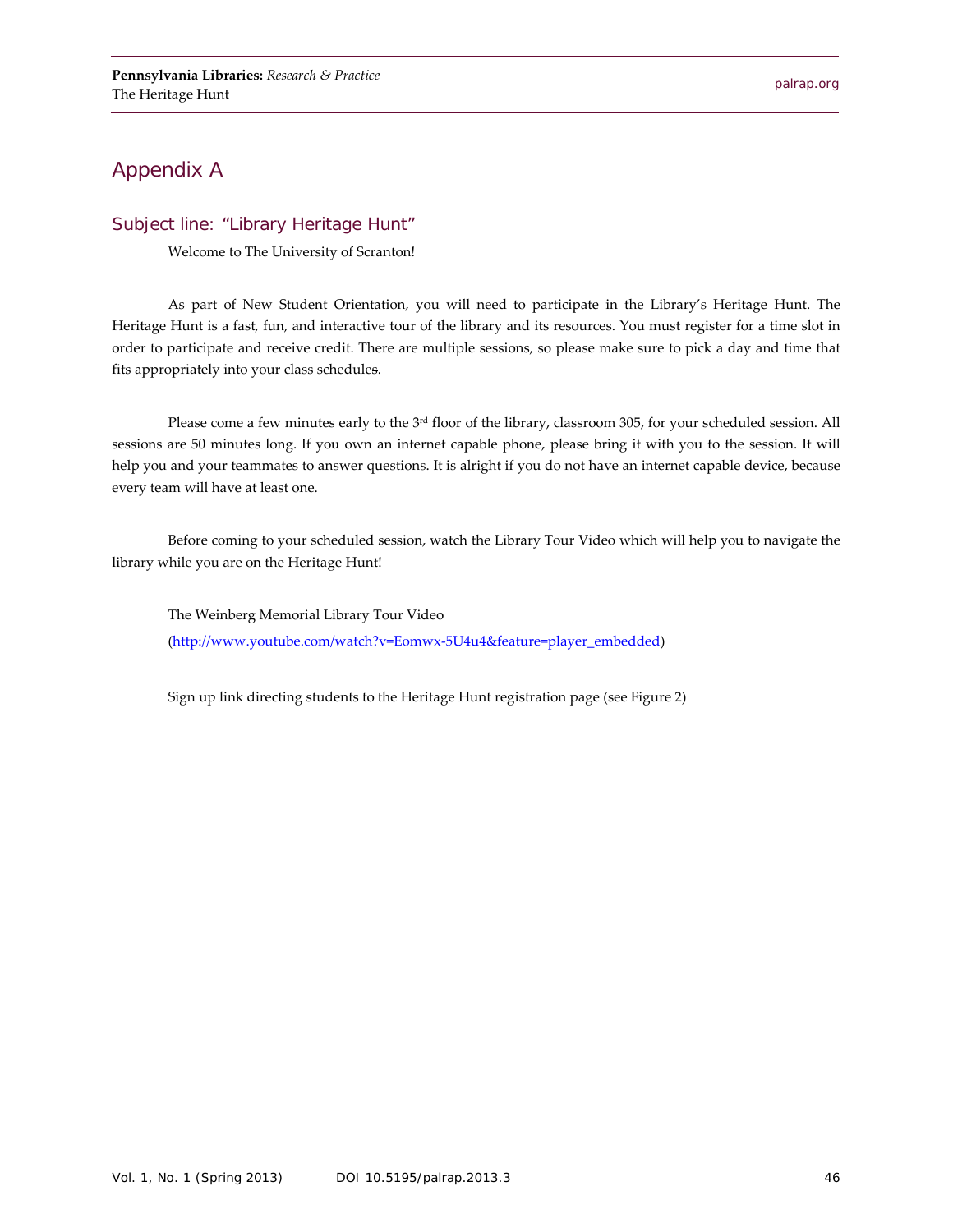## Appendix B

#### Periodicals

Congratulations! You were able to locate the magazine *Black Enterprise* which is one of the library's periodical subscriptions. Periodicals include journals, magazines, and newspapers. There are several ways to search for articles published in periodicals, including browsing databases by subject and searching for keywords. If you already have a citation to a specific article, you can search the journal title, which provides access information such as where it is in print or online and what issues are available.

You will notice on the box that the library has the past two years of *Black Enterprise* in print. However, using the journal search on the library's webpage would indicate that the library also has online full-text access from 1987 to present. If you are off campus, log in via [my.scranton.edu](https://my.scranton.edu/) to get online access to databases including full text. If we don't subscribe to the periodical you need, you may request a copy of a specific article in that periodical through Interlibrary Loan by using the ILLiad link on the library's webpage. Receiving the article may take several days or more so plan ahead!

As always, if you are unsure of where to start, or are having trouble finding articles on your topic, check with a librarian (at the Reference Desk, or virtually) for some helpful hints.

#### *20th Anniversary Fact:*

The print periodical collection was formerly housed on both the  $1<sup>st</sup>$  and  $2<sup>nd</sup>$  floors of the library; now most of these journals are available to you digitally in our online databases. A recent renovation involved removing all the print periodicals from the 1st floor so that students could have a second 24-hour study and collaborative research space.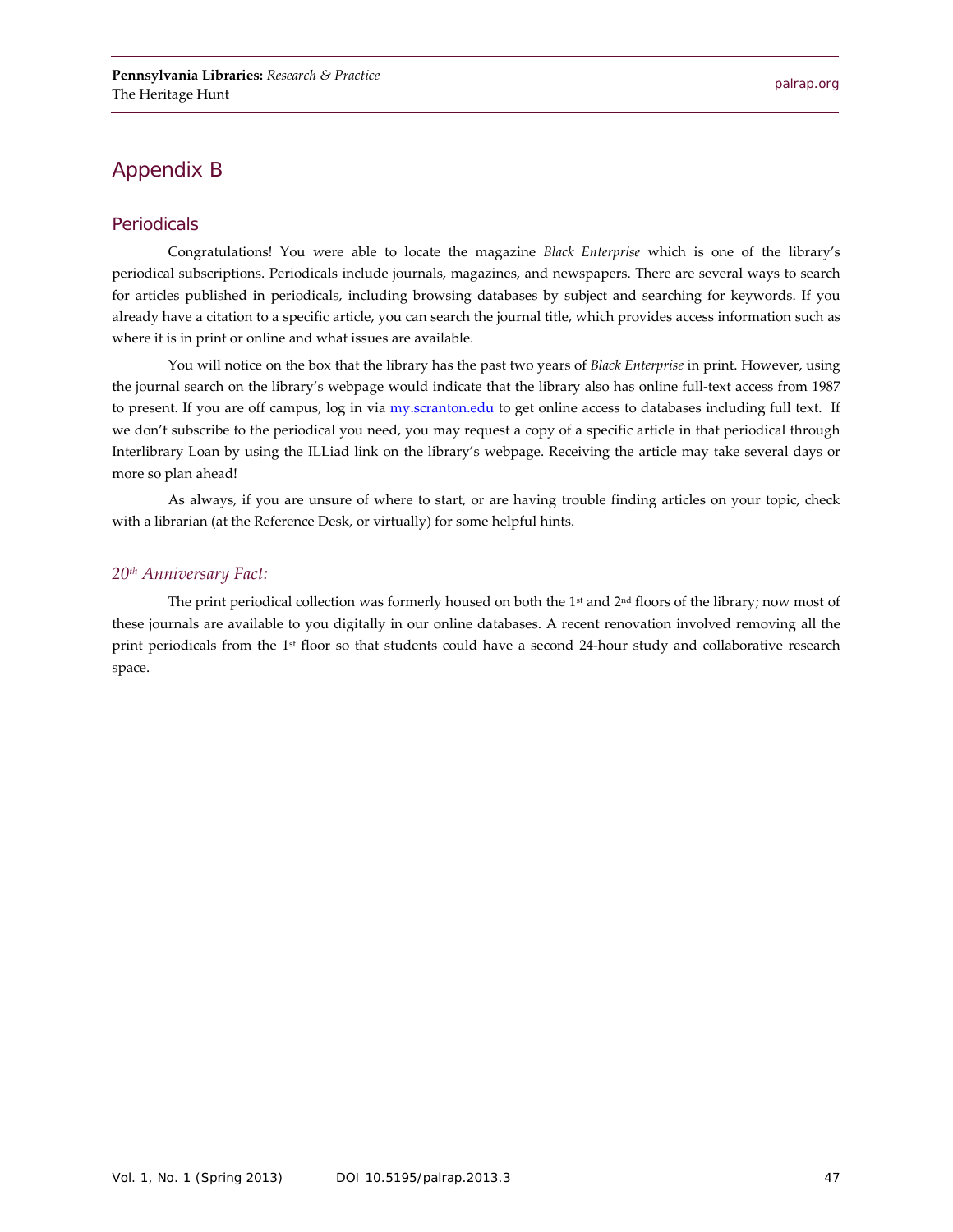## Appendix C

#### Circulation Services and Reserves Desk

Congratulations! You have found the Reserves terminal. You can use this computer to look up what readings your professors might have on reserve, but you can also check reserves by using the library's catalog. Library reserves come in two forms, print and E-Reserves. Some reserves can be borrowed; others are used only in the library.

Depending on the professor and copyright restrictions, sometimes you will be able to access your required course readings online. In order to find out if you have Reserves or E-Reserves you will only have to search for your professor's last name. E-reserves have a special password that the professor will usually include in your syllabus.

If you look around you'll notice that you are at the Circulation Services Desk. This is the desk you go to when you need to check out a book, laptop, or one of the library's iPads. Both wings of this floor have separate 24 hour rooms which can be accessed after hours with your Royal card. The room behind you that houses Java City is referred to as the Pro Deo Room, the room to your right is referred to as the 24 Hour Room.

#### *20th Anniversary Fact:*

Technology in the library has continually evolved over the past 20 years. One of our most recent additions are circulating iPads that students may borrow from the Circulation Services Desk.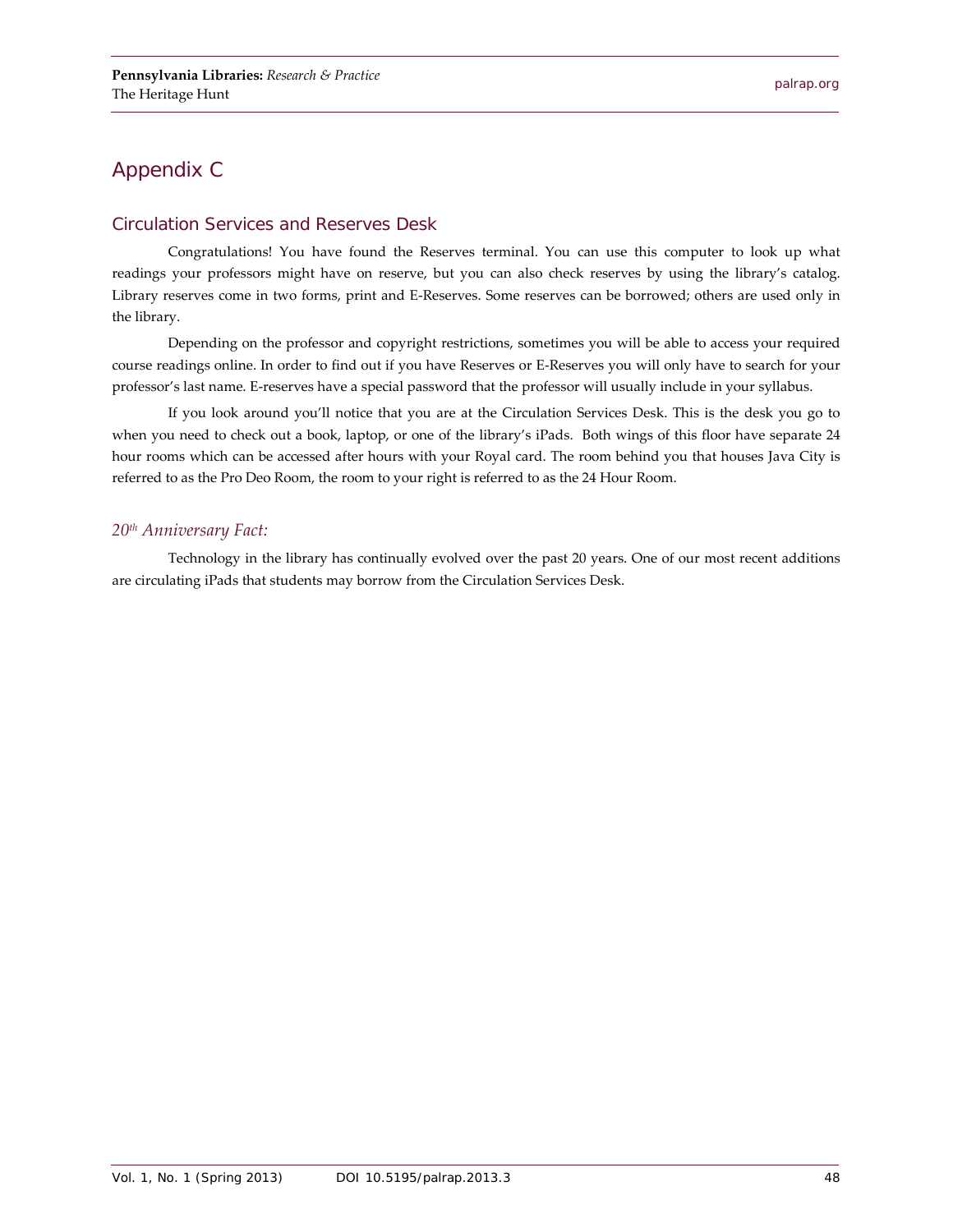## Appendix D

#### Reference Desk

Congratulations! You have found the Reference Desk on the 2nd floor of the library. The 2nd floor is home to the Reference collection, microfilm collection, and current and bound periodicals. On the other wing of this floor you'll find the offices of the Associate and Assistant Deans, and the Reference Librarians.

During the fall and spring semesters the library is open 95.5 hours per week. Any time the library is open there will be a librarian at the Reference Desk waiting to help you with your research and information resources needs. There are five full-time librarians each with their own specialty who will make themselves available for oneon-one research help by appointment. In addition to coming to the desk for help, you can also call the library's reference desk at (570) 941-4000, send us an instant message on one of our UofSRefDesk IM widgets, text questions to (570) 687-8787, or email us a[t askalibrarian@scranton.edu.](mailto:askalibrarian@scranton.edu) Even after the library closes you can still get help by using the AJCU Virtual Reference Services which will put you in contact with a librarian. The library is committed to always having someone available when you need help!

#### *20th Anniversary Fact:*

This floor is the most recent area in the library to be renovated. Over the summer, thanks to the generous donation of the Friends of the Library in honor of the library's 20<sup>th</sup> Anniversary, two new group study rooms and extra study space were added.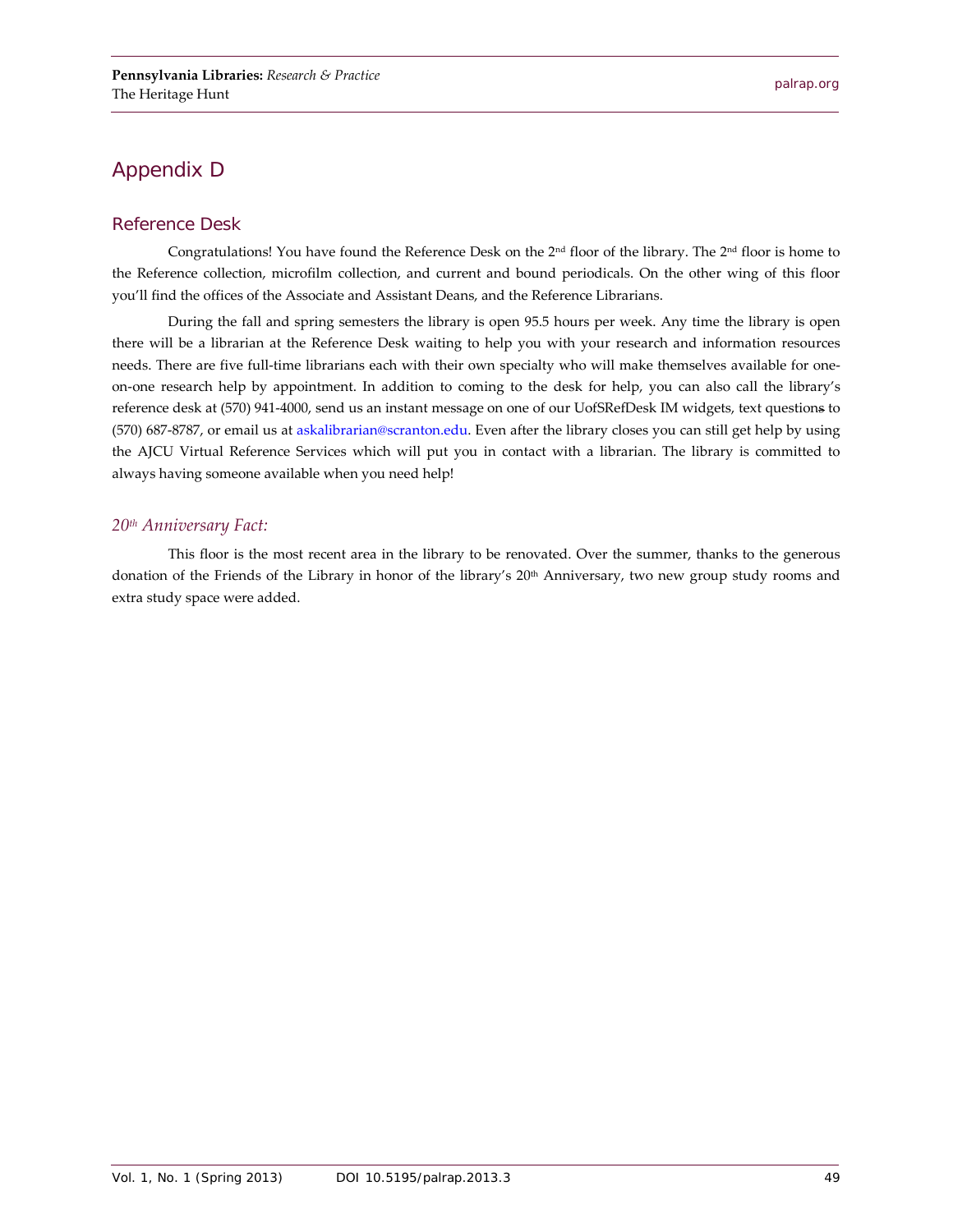## Appendix E

#### Media Resources Center

Congratulations! You found the Media Resources Center and Education Laboratory. The Media Resources Collection holds over 16,000 items (video and audio). In addition to our physical collection, there is also a growing collection of streaming videos from Films on Demand and Alexander Street Press. By using the online catalog you can find items by title, subject, or format, for example searching for DVD.

The Media Resources Center does not allow its materials to be checked out by students, but there are a number of televisions and audio players in this room where you can watch a video. If you need to show a clip from a video or DVD in one of your classes, your professor can make arrangements for you with the Media Resources Coordinator or you can see if we have a streaming video version. You can watch the Streaming Video from anywhere there is an Internet connection by first logging into [my.scranton.edu](https://my.scranton.edu/) and then finding the title you need in our streaming video collection.

The Media Resources Center also hosts a free Foreign Film Series once a month during the Fall and Spring semester. Each Film is an award winning film and is hosted by one of the University's faculty members; an enjoyable discussion always follows the film's conclusion.

#### *20th Anniversary Fact:*

Thanks to the Media Resources Center, we've collected video recordings of many University events, including the Dedication Ceremony for the Weinberg Memorial Library, which took place September 25, 1992.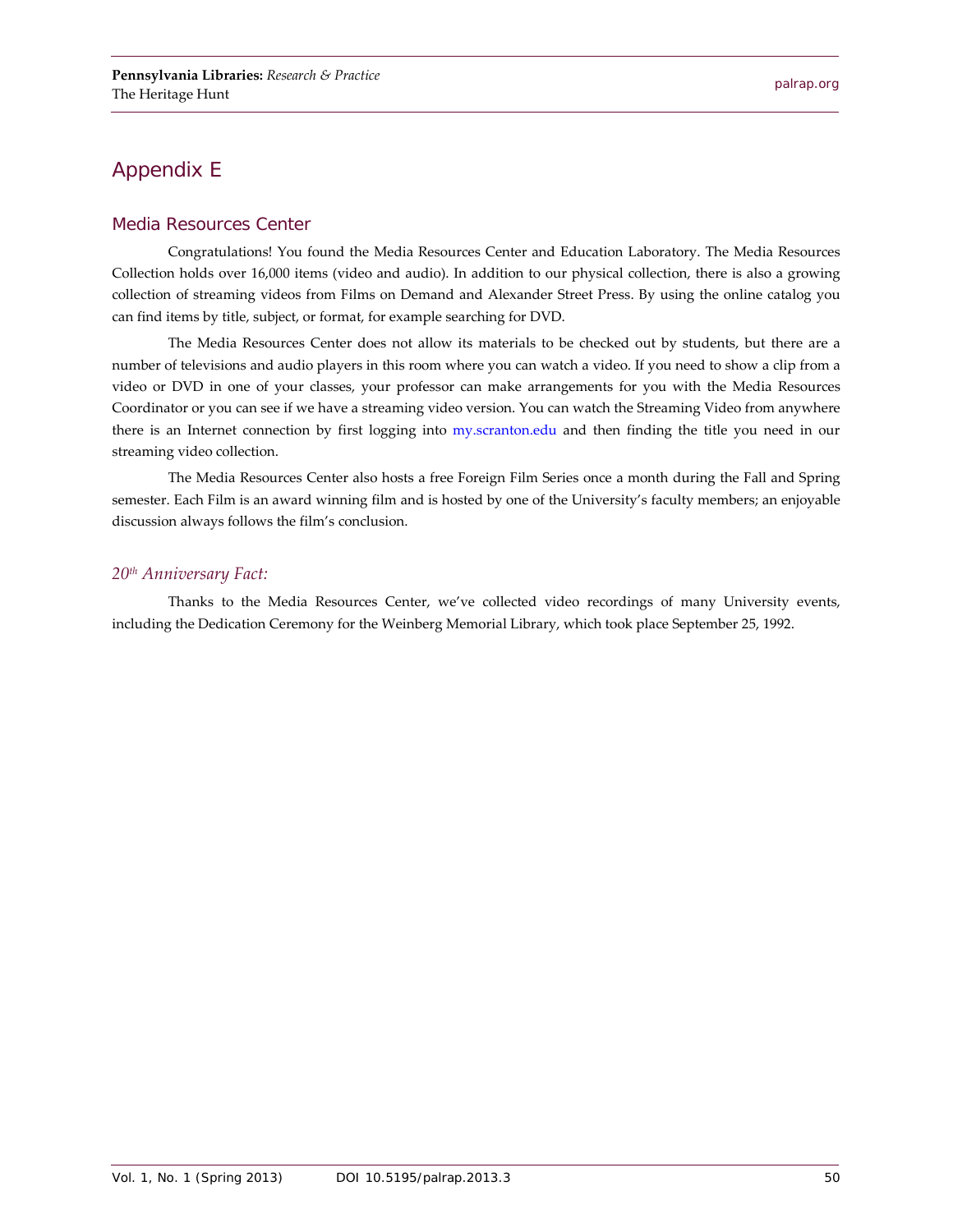## Appendix F

#### Special Collections, University Archives, and Digital Collections

Congratulations! You have found the Special Collections and University Archives on the 4<sup>th</sup> floor of the library! The department is open weekdays, 8:00 am-4:30 pm. University Archives preserves and provides access to documents, publications, photographs, books and other material of historical value, including master's and senior honors theses written by Scranton students. Special Collections include the Zaner-Bloser Penmanship Collection, the Joseph M. McDade Congressional Papers Collection, and rare books such as medieval manuscripts, among many others. A series of exhibits from these collections are displayed throughout the year in the library's Heritage Room (5th floor). The Heritage Room is open any time the library is open!

In addition, the library has digitized some of the items in the Special Collections and University Archives. The Digital Collections include University yearbooks and course catalogs, *The Aquinas* student newspaper, masters and honors theses, and thousands of other photographs and documents from the University's history.

#### *20th Anniversary Fact:*

Currently the  $5<sup>th</sup>$  floor Heritage Room is displaying the  $20<sup>th</sup>$  Anniversary of Weinberg Memorial Library exhibit. At another time take the 20<sup>th</sup> Anniversary Exhibit Quiz available on the 5<sup>th</sup> floor to be entered into a drawing to win fun prizes.